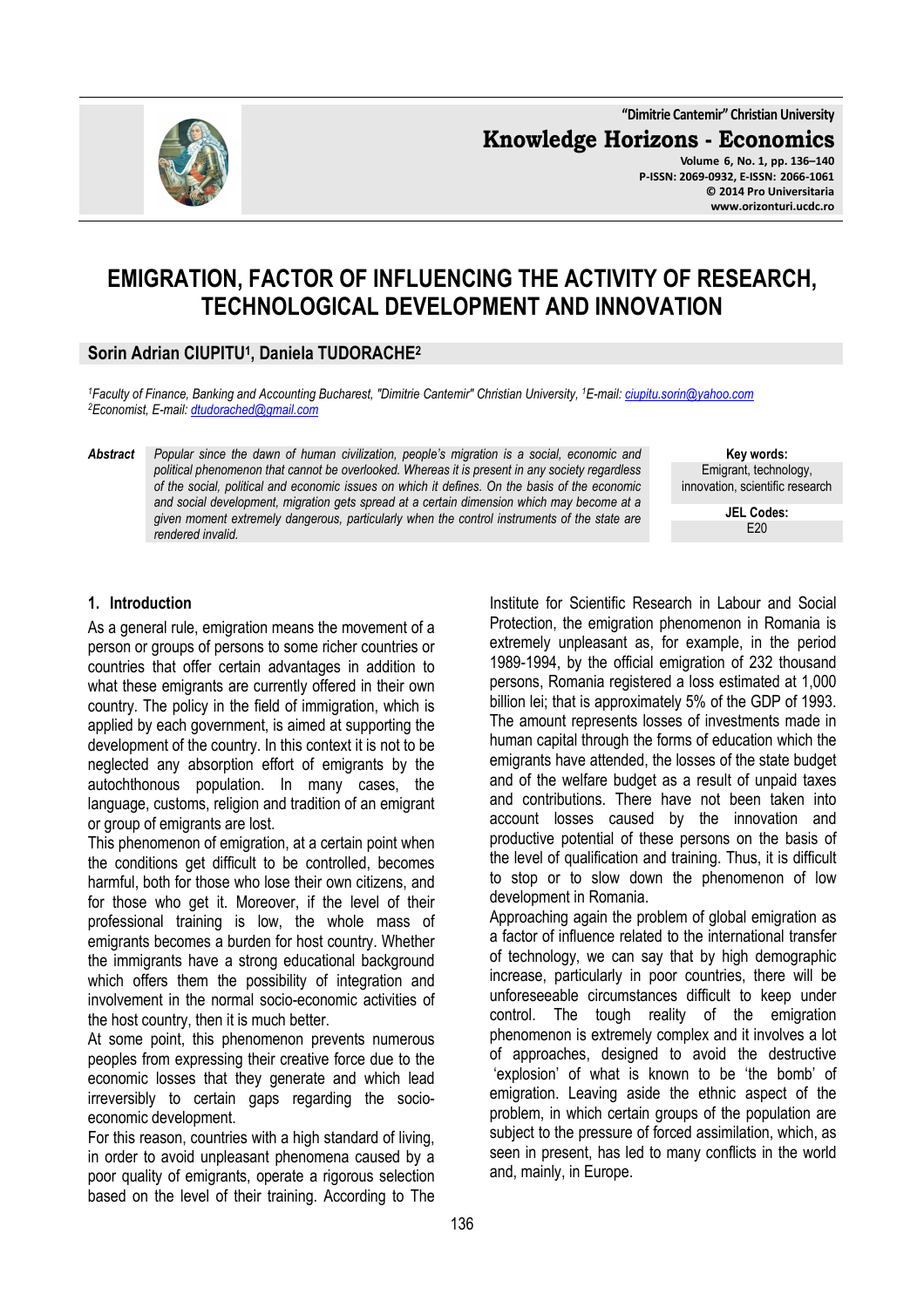#### **2. Emigration is a factor influencing the international technology transfer**

I will try to highlight the phenomenon of emigration only from the point of view of this phenomenon capable of generating economic and social offsets in the countries experiencing this phenomenon. The process of economic growth is based inclusively on the factor of emigration. Depending on the quality of the emigrant, one can speak of loss more or less significant of the state in relation with the professional possibilities of an emigrant.

The efforts made by any state to use properly and efficiently the natural resources are linked to human resources, and any technology, no matter that it is achieved in the country or imported, requires a certain professional training from the part of the user.

The impact of the host country technology on the emigrant might bring about total changes regarding the emigrant's way of thinking and working.

In this situation, there usually are more professional types of emigrants: *the emigrant with high professional training, creator and user of technology and the emigrant who is a user of technologies*. In this line of thought, we did not take into account the emigrant without qualification or with a single low vocational qualification, since it is not a "part" of the issues approached in this paper. The later one cannot be part of the phenomenon of the international technology transfer.

Eliminating the gaps and restoring a relative level of economic development are goals of the national and international policies which are applied by the state itself for its human resource and its concern for developing a research-development system able to produce viable technologies in order to contribute effectively to the achievement of national income, therefore PROGRESS. In addition, the co-operation between states regardless of their level of development should be such as to ensure that flow of information is able to promote a transfer of technology aimed at modernizing economic structures of the countries involved in these forms of cooperation.

The economically developed countries must consider their technological potential in regard of supporting resourcefully, financially and technologically the developing countries. Amplifying the economic gaps through huge increase of the technological potential of other countries may generate complex phenomena, harming for all the parts involved.

It is illusory to believe something else. For this reason, the policy that a developed country must adopt in relation with another undeveloped or developing country is to achieve their aim by: giving preferential treatments when offering credits, applying more favourable economic and trade policies, as well as

granting certain forms of cooperation which may contribute by transferred technologies to the promotion of natural treasures of the low-developed or developing countries.

The average income per capita cannot increase only subject to the conditions in which the labour force is qualified and able to handle new technologies.

*Any transfer (internal and/or international) of technology may not be thought out apart from professional qualification of those who will use these technologies.* 

 Illiteracy, famine -sometimes chronic-, lack of medical assistance, external debt which presses for years country budget, are symptoms of an economy at the brink of bankruptcy.

There is only one solution of this depression, in which the co-ordinates of everyday life are those above presented, shall be provided by means of a vigorous policy regarding the international transfer of technology and professional quality. Countries that are faced with an acute shortage of specialized advisers are usually those in which economic situation is precarious. The emigration of these categories of people, the so-called "brain - drain" is a reality. *The practice in the field to encourage the emigration of experts shall be carried out as a rule by big companies and monopolies in developed countries from the economic point of view.* Overtaking such specialists in whom the investment of knowledge belongs to the state that formed them is business for the firm which uses the emigrant labour force without investing in it. And the losses are charged to the country from where the labour force emigrated.

*It can be said that the technical-scientific offsets are both effect and cause regarding the economic offsets*. The lack of the policy regarding the development of the science and technology, leads to longer lag time unlike the industrialized countries, and the already trained experts prefer a large-scale professional involvement and good materials in the country that can provide these benefits. On the other hand, irrespective of financial possibilities on the country concerned, the international technology transfer becomes inadequate or very least effectively in relation to its possibilities of recovery of such technologies. *Economic sluggishness may be wound up inclusively through the transfer of technology*, but this must be desirable on both sides: the country applying for it and the one which is required. The economically and socially advanced countries can contribute to enhancing the overall absorption capacity of the world market and, therefore, to stimulate assisting recovery of their economies only under the conditions in which it is desired to both sides wider cooperation in the field of the international transfer of technologies and control on immigration. The international flows of *technology transfer* must be present with greater intensity between industrial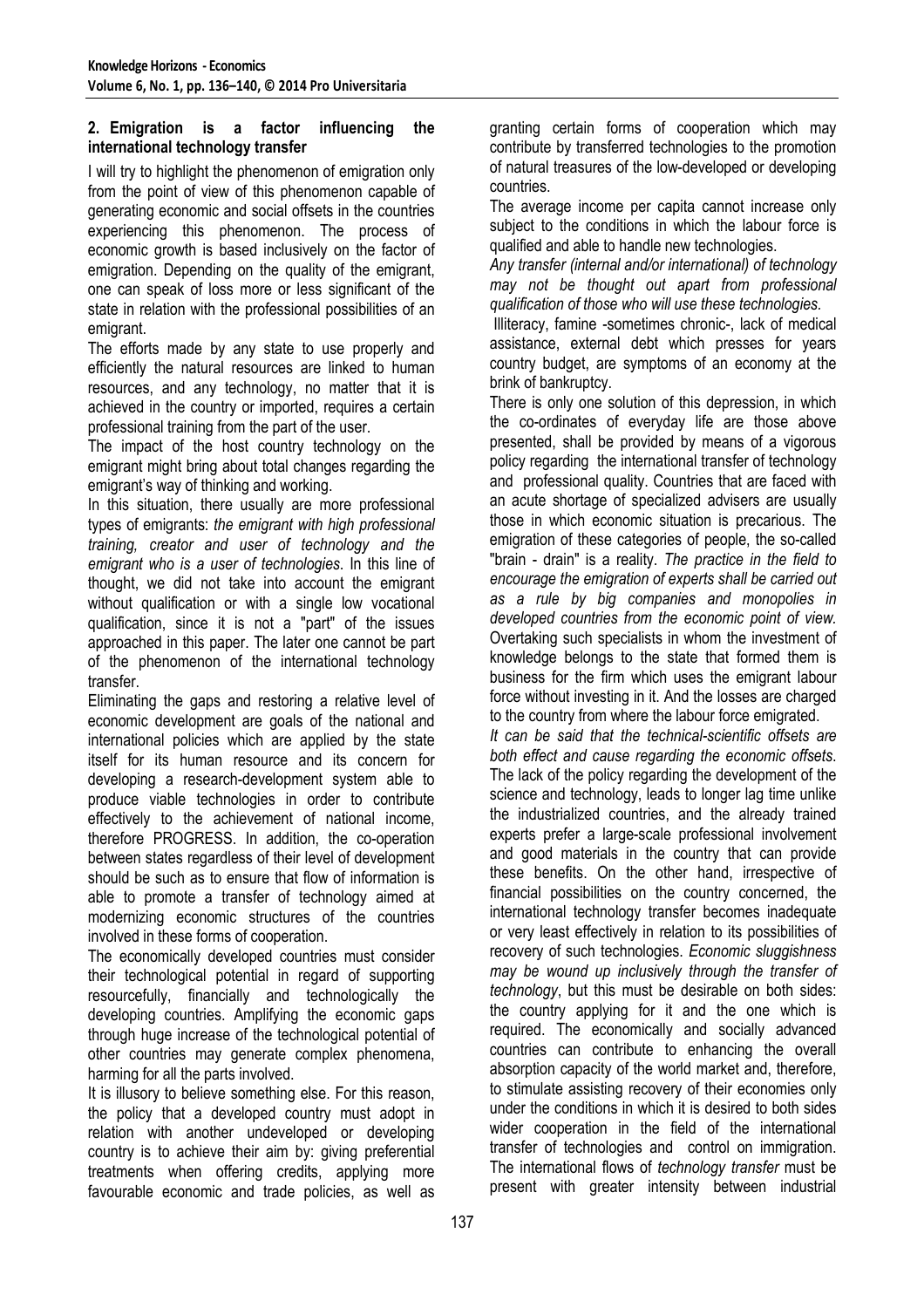developed countries and the developing countries. Such a flow implies also an informational one wellcoordinated and oriented in accordance with the capacity level of the population of the country to which it is oriented.

*The immoral aspect of such a technology transfer (national and/ or international) must be avoided in order to not transform it into an instrument of economic pressure or hidden domination of an industrially developed country.* 

Sometimes, the requirements imposed by the technologies provider, are difficult for the beneficiary to develop. They may be related to the distribution of profits, total or partial limitation of the right to export the products obtained with the new capacities, as well as the import of spare parts, materials, sub-assemblies of these technologies and others.

Also, it is the instrument of pressure used by the supplier of technology that is considered as well as the financing system located under the supervision of a bank or banking groups of industrially developed countries, which may require the technology buyer the source for the purchase of materials and equipment necessary for the implementation of the technology purchased. The subtlety of the pressure instruments, in the case of the international transfer of technology may acquire other forms. Giving reasons such as the lack of the staff's training in the country which uses the purchased technology, the supplier shall require by contract the employment of the management personnel and experts. In this way the exporter of technology is able to ensure the monitoring of production. Most of the times this contractual clause is not justified because that particular country has experts in the field, with a richer experience than those imposed by the technologies exporting firm.

Some other times, the terms are grounded on the reality facts regarding the level of experts' skills which are to ensure the implementation of technology and the fact that those who know for sure the performances of this technology and could be useful for the importer country, no longer live here.

Quite often, among the experts imposed by the technology supplier there have been emigrants employed by the provider. These terms and constraints may be more tightening, such as the situation in which the beneficiary of technology is forced to accept the elimination of importing from competitive companies or even blocked to perform similar activities of research or technological design and execution. The aspect regarding the practices of some important limitations by the very high costs of technology should not be neglected. In this way, the country that is to acquire the technologies meant to grant its progress and economic development, either makes a considerable financial

effort, with misty implications in future development of its economic development, or gives it up. That's why, the own efforts as well as the practice of well- built system of material incentive material may balance the emigration in the human resources field and may dissolve any difficulty regarding the manipulation of the acquired techniques and the lack of adjustment of the technological systems got through transfer, to the specific characteristics and conditions required by the beneficiaries of these technologies.

We note that emigration can be either a positive element or a negative one in terms of international transfer of technology which generates from one situation to another, advantages and disadvantages. Generally, the economic development of a country, particularly the developing countries, is approached in relation with the analysis of the big issued of the contemporary world. Apart from the different opinions more or less objective or subjective, is that the international transfer of technology is done in accordance with the technical level of the country involved and the degree of the skills mastered by the experts involved in the process of implementation of the acquired technologies. If these elements are not related to each other, the adjustments that are to be done and that requires high level of expenses, must be done without any terms to avoid crisis situations both between the supplier and the beneficiary, and at the level of the beneficiary country. As a rule, the developing countries benefiting from new technologies, a mass production, rather than a niche one is needed.

The country benefiting from cutting edge technology may afford in the context of well thought economic policies, to create innovative enterprises of great productivity with products meeting global requirements. By achieving a balanced export in the foreign trade balance, there can be granted funds for new technologies and subsequently, the capacity to prepare other phases of social and economic development. For this purpose, there is necessary to have an international policy that should eliminate: *the terms of monopole of the international flow of technology and the context favouring the emigration of the highly qualified experts from the developing countries.*

To solve these issues, the international communities should be held responsible so that any country could benefit from the technology transfer. *Generally, any correct negotiation favours both parts taking part in the dialogue*. It is also the international transfer of technology with two partners that can be prosperous for both parts.

Presently, at the international level, people are facing some potential demographical unbalances that generate crisis when assimilating and manipulating technologies. This fact may lead to the incapacity of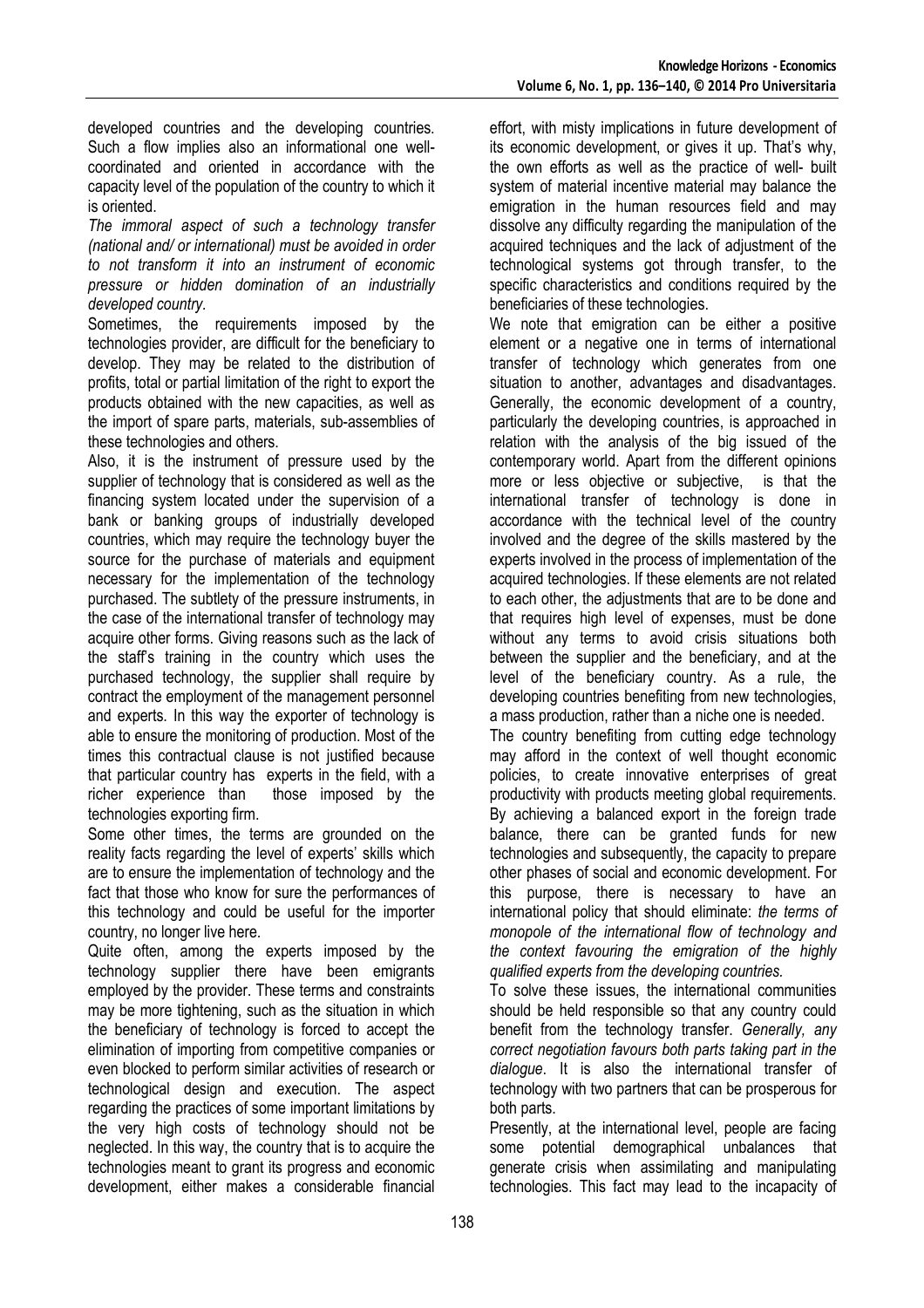certain countries to solve the main life problems. It's not a cheap slogan when certain countries urge other countries to support the revival of the developing countries and help them with the issues existing in different fields such as education, research, medical and social services, technology assimilation and others. In this way not only the phenomenon of emigration is kept under control but the degradation of the planet is avoided, too. *So, emigration is an element that influences the international transfer of technology, and the ecology is a factor that is to be placed between the two concepts- emigration and international transfer of technology.* As a result, all the countries of the world should know these aspects and act accordingly so that people may enjoy prosperity and welfare.

The level of the standard of living is also grounded on the technological one. Thus, at the second reunion of UNCTAD, held in Paris, on the 4<sup>th</sup> of September 1990, Benitto Craxi stated that "*the big problems that create unbalances on Earth are : wars, poverty, debt of the Third World and the ecological degradation of the environment"<sup>1</sup> . At those mentioned by the political man, I would like to add the lack of the national and international transfer of technologies, capable to lead to social, political, ecological and demographical inequity.*

That is the reason for which, the inflows of information related to technology and individuals (mainly the one regarding the highly skilled emigrants), must be free, however under the control of a well thought regulation system so that all harming phenomena or chaos might be avoided. In supporting the economic development of a country, one should take into account the 'explosive' potential of the emigration in these countries particularly when the country is deprived of a comprehensive policy in the field of international technology transfer.

The worst prejudices that can be done to a country with a big record of emigrants come from the part of the highly skilled emigrants who either create and use technology or just use it.

Deepening the economic gaps by increasing the technological potential of certain countries may generate complex phenomena, also harmful at the global level: *"Brain- drain stands for one of the main and important trend of emigration of highly skilled people, being mainly characterized through its orientation from developing countries to developed countries. This process increases the number of experts in the developed countries which contributes to the looping gap and more obvious dependency of the developing countries on the developed ones"<sup>2</sup>* .

l

So, "the *multinational companies make from grabbing foreign intelligence a real art*" 3 . For this reason, the policy that an economically developed country must adopt towards another undeveloped or developing country is to achieve their aim by: *preferential treatment when offering credits, the application of more favourable policies regarding trade and economy, the granting of certain forms of cooperation which may contribute by technologies transfer to the promotion of natural resources of less developed or developing countries.*

Average income per capita cannot increase only subject to the conditions in which the labour force is qualified and to be able to handle new technologies. *Any international transfer of technology may not be thought out professional qualification of those who will use these technologies.* Current capitalism represented by national corporations, imposes an aggressive policy of subordination and control of the economy of nations. In this way, these countries become colonies, whereas the notion of democracy includes among others, also the control of their own people on cost savings. So, there are generated the premises of 'the leakage of competence' ("brain drain .or "the theft of brilliant minds").

Subsequently, the practices of the multinational companies, more and more refined and attractive for experts and highly qualified people harm considerably the national interests of many peoples and stand for a serious break of principles and ethics in terms of international relations, a flagrant interference in the domestic affairs of many peoples.

Overtaking these experts for whose educational background their own country state paid is a business for the company that uses them without investing in their educational profile. The losses are recorded in the country from where the experts emigrated. Thus, the phenomenon of « skill drain» "*has got spread– through the interdependency of the national economies within the capitalist system, through the universal character of the science – the movement of labour force at the global level … In this context, the migration of the labour force, comprising science people, has recorded high percentage*" 4 .

# **3. Conclusions**

The policy of promoting the international transfer of technology and professional qualification stands for the best solution to get the economic developed of a country restored. The countries confronting with such

l

<sup>1</sup> Preti, L. (1993). *Imigraţia în Europa*, Tehnica Publishing House, Bucharest, p. 36

<sup>2</sup> Ştefănescu, P. (1982). *Brain-drain-exodul creierelor*, Politică Publishing House, Bucharest, pp. 81-82

<sup>3</sup> Hladchi, P.B. (1985). *Spionajul economic – arma concurenţei capitaliste*, Politică Publishing House, Bucharest, p.58

<sup>4</sup> Lepădatu, D. (1983). *Aspecte ale unei "societăţi ciudate"*, Editura Politică, Bucureşti, pp. 98-99